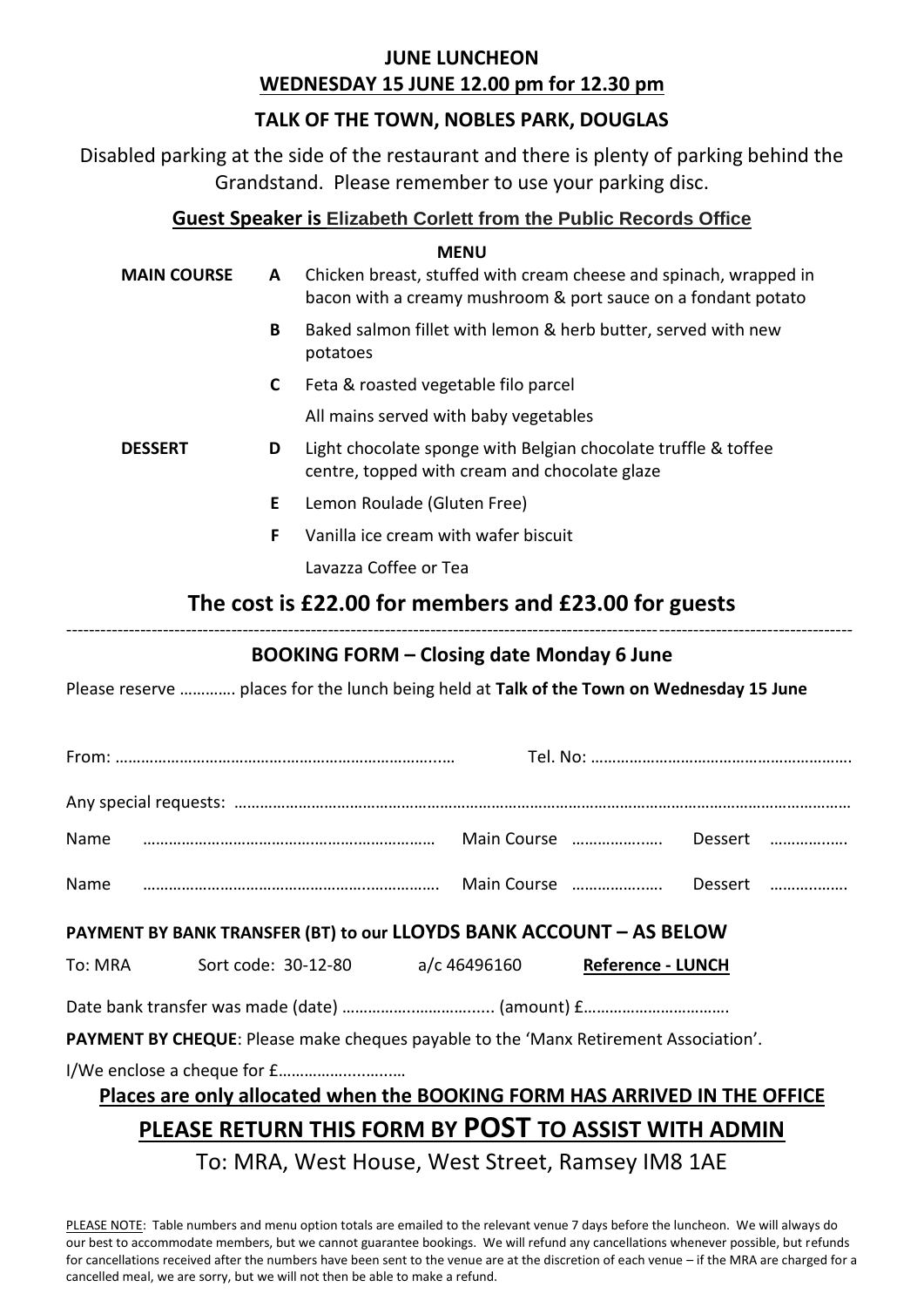## **THE MANX YOUTH BAND AND MANX CONCERT BRASS**

# *ROYAL HALL, VILLA MARINA MUSIC FROM THE SILVER SCREEN*



## **SATURDAY 16 JULY at 7:30pm**



**Come and join us in the Royal Hall, Villa Marina. The Manx Youth Band and Manx Concert Brass combine to bring you an evening of music from the 'Silver Screen'. Featuring some of the most popular themes from well-known films, including James Bond and Harry Potter.**

|                                                                             |                                                                                      | Cost £12.00 per person<br>This event is for MEMBERS ONLY |                          |  |  |  |
|-----------------------------------------------------------------------------|--------------------------------------------------------------------------------------|----------------------------------------------------------|--------------------------|--|--|--|
| <b>BOOKING FORM</b><br><b>BOOKINGS TO BE IN THE OFFICE BY FRIDAY 3 JUNE</b> |                                                                                      |                                                          |                          |  |  |  |
| Please reserve  places for 'Silver Screen' on Saturday 16 July at 7:30pm    |                                                                                      |                                                          |                          |  |  |  |
|                                                                             |                                                                                      |                                                          |                          |  |  |  |
| PAYMENT BY BANK TRANSFER (BT) to our LLOYDS BANK ACCOUNT - AS BELOW         |                                                                                      |                                                          |                          |  |  |  |
|                                                                             |                                                                                      |                                                          | <b>Reference - Bands</b> |  |  |  |
| Date bank transfer was made (date)  (amount) f                              |                                                                                      |                                                          |                          |  |  |  |
|                                                                             | PAYMENT BY CHEQUE: Please make cheques payable to the 'Manx Retirement Association'. |                                                          |                          |  |  |  |

### **Places are only allocated when the BOOKING FORM HAS ARRIVED IN THE OFFICE PLEASE RETURN THIS FORM BY POST TO ASSIST WITH ADMIN**

To: MRA, West House, West Street, Ramsey IM8 1AE

Sorry, we do not send out confirmation of bookings. **We will** contact you if there are any changes, or your booking has not been successful or if the event has been cancelled. Thanks